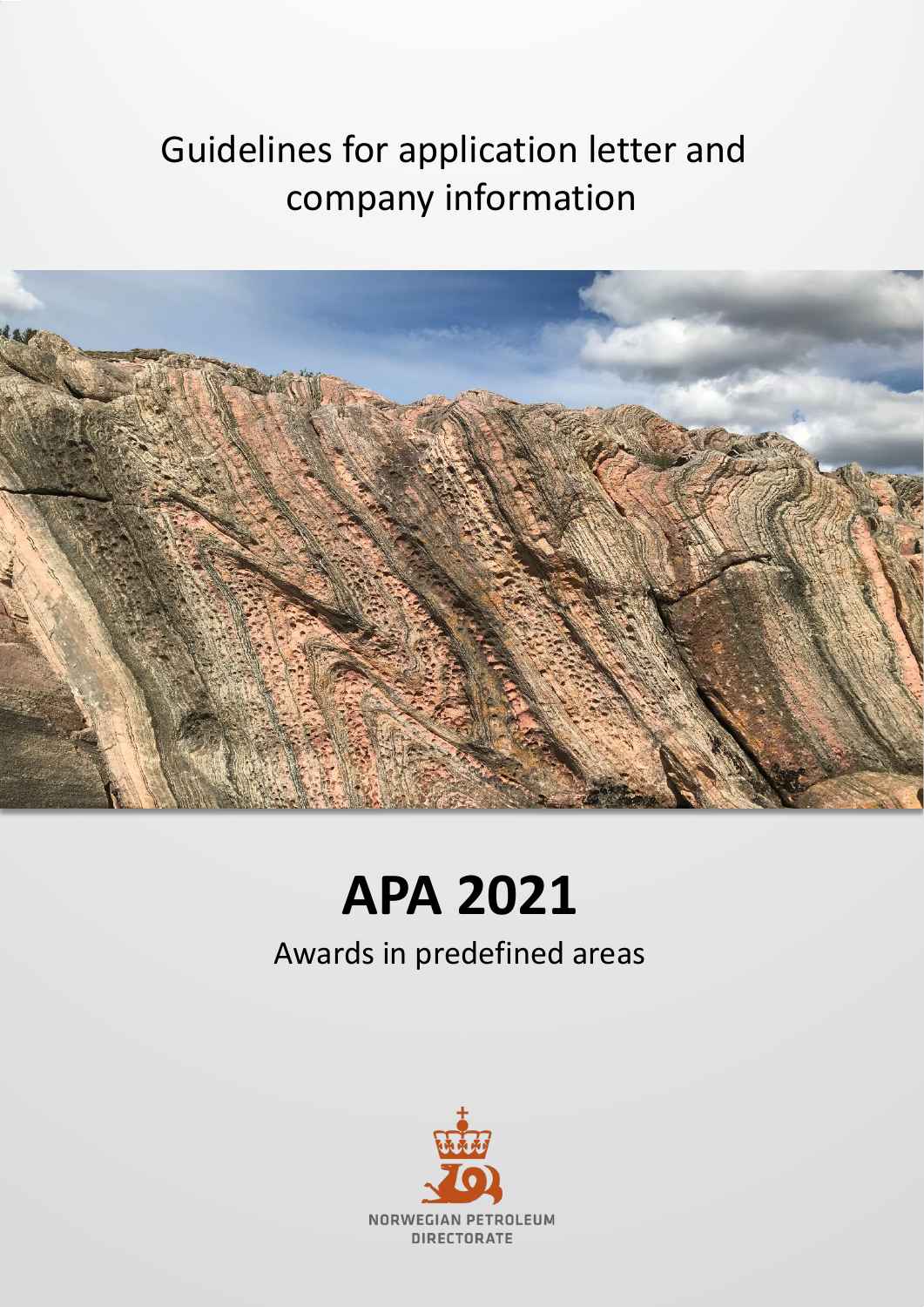# Content

| 1.  |  |
|-----|--|
| 1.1 |  |
| 1.2 |  |
| 1.3 |  |
| 1.4 |  |
| 1.5 |  |
|     |  |
|     |  |
|     |  |
|     |  |
|     |  |
|     |  |
| 2.  |  |
| 2.1 |  |
| 2.2 |  |
| 2.3 |  |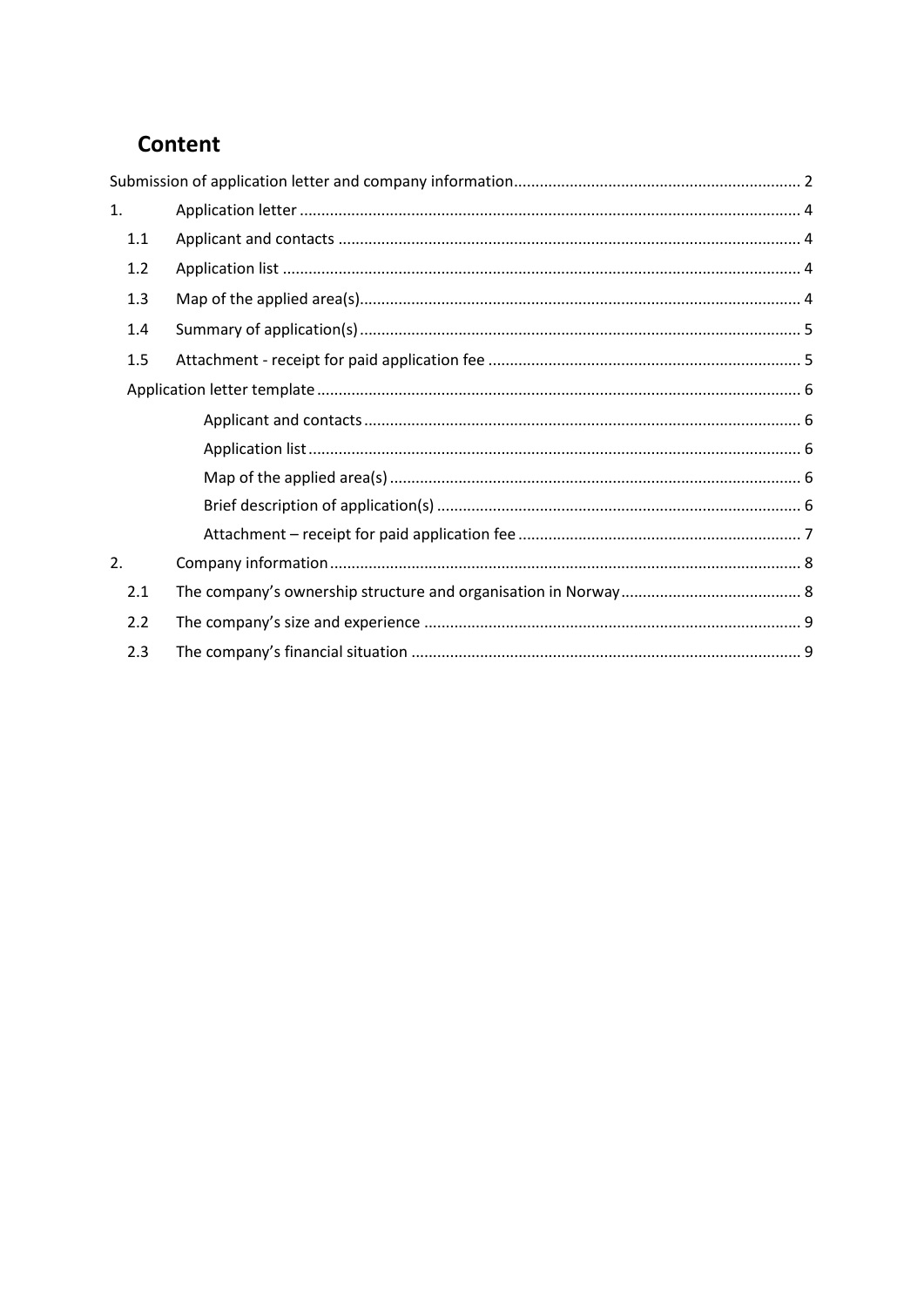# <span id="page-2-0"></span>**Submission of application letter and company information**

All applicants must submit a formal application letter with an overview of all applications the company participates in, both individually and as a group (AMI). The application letter must be sent together with the company information and receipt(s) for paid application fee, if applicable, to both the Norwegian Petroleum Directorate and the Ministry of Petroleum and Energy. Upon sending via L2S Authority Communication, both the Ministry of Petroleum and Energy and the Norwegian Petroleum Directorate can be added as recipients in the same submission.

The Norwegian Petroleum Directorate

The files must be saved in one folder named *TFO2021-"companyname"-applicationletter* and the folder must subsequently be compressed ("zipped"). The folder must not contain subfolders and the file must not be protected by password.

Example for company "Energy AS": TFO2021-EnergyAS-applicationletter.zip

The submission must be named *TFO2021-"companyname"-applicationletter* and submitted via L2S Authority Communication to the Norwegian Petroleum Directorate.

The inbox in L2S Authority Communication looks like this:



#### The Ministry of Petroleum and Energy

The files shall be sent to the Ministry of Petroleum and Energy (MPE) in any electronic format. L2S Authority Communication is one possible solution for submitting this year.

The deadline for submission is **12:00 noon on Wednesday, 8 September 2021**. Applicants are encouraged to submit in good time before the deadline.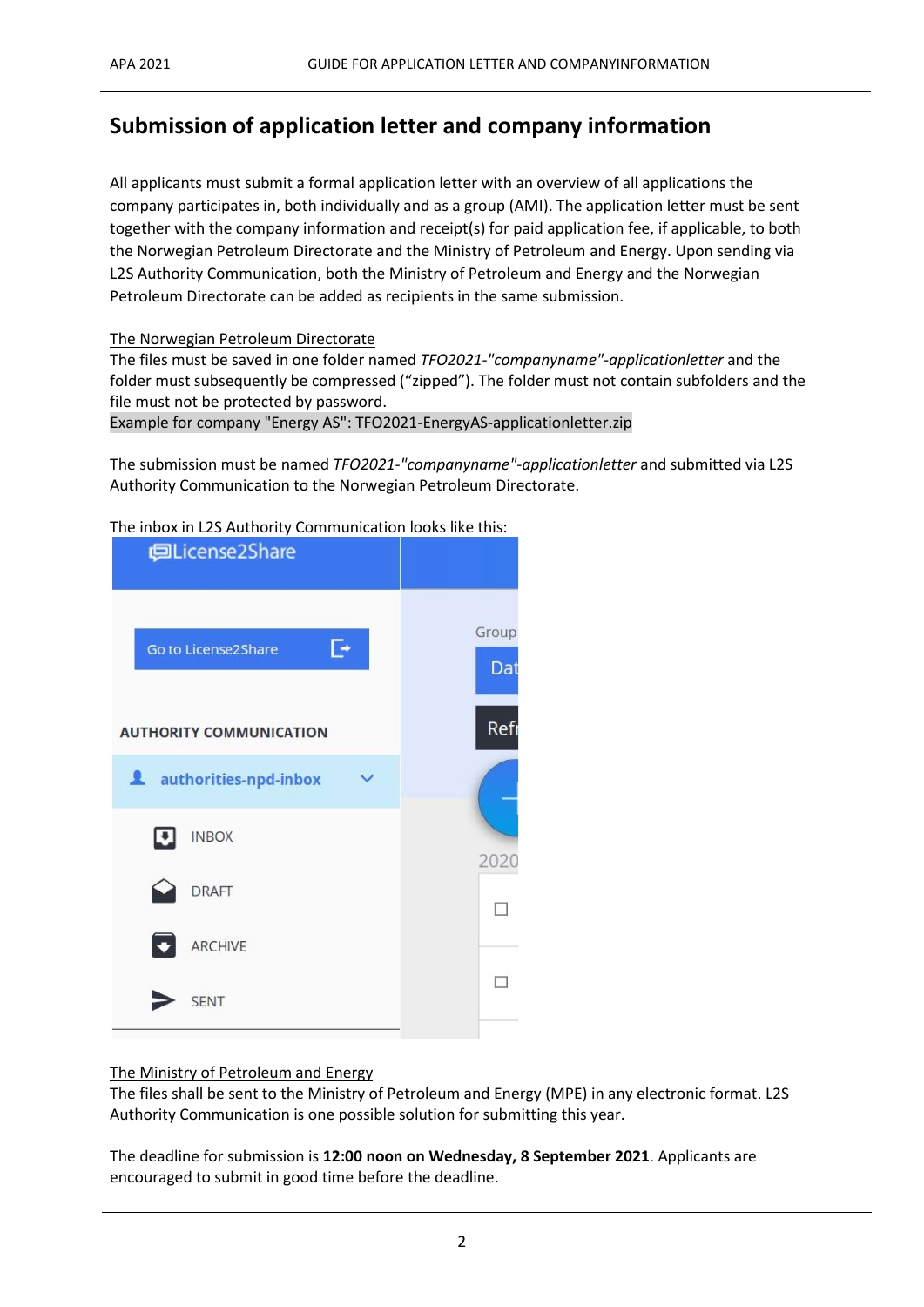A receipt for the received application will be sent. Please allow for some handling time. You will immediately receive a receipt if you include your own e-mail address in the field "Receipt":

| To:             | Select recipient                                    |  |  |  |  |  |  |
|-----------------|-----------------------------------------------------|--|--|--|--|--|--|
| C <sub>C</sub>  | Select recipient                                    |  |  |  |  |  |  |
| <b>Receipt:</b> | Type receipt e-mails                                |  |  |  |  |  |  |
| Subject         |                                                     |  |  |  |  |  |  |
|                 | <b>Authority reference</b><br>2021 V<br>/ Type here |  |  |  |  |  |  |

Files must be named as follows:

| Name of file                       | Format | <b>Description</b>                  |  |  |  |
|------------------------------------|--------|-------------------------------------|--|--|--|
| Application letter_"Company name"  | .pdf   | Application letter                  |  |  |  |
| Company information_"Company name" | .pdf   | Company information                 |  |  |  |
| CompanyInformation                 | .xlsx  | Excel workbook "CompanyInformation" |  |  |  |
| Application fee "block number"     | .pdf   | Receipt of paid application fee     |  |  |  |
| Annual report_"company name"       | .pdf   | Annual report                       |  |  |  |
| Quarterly statement "date"         | .pdf   | Latest quarterly financial report   |  |  |  |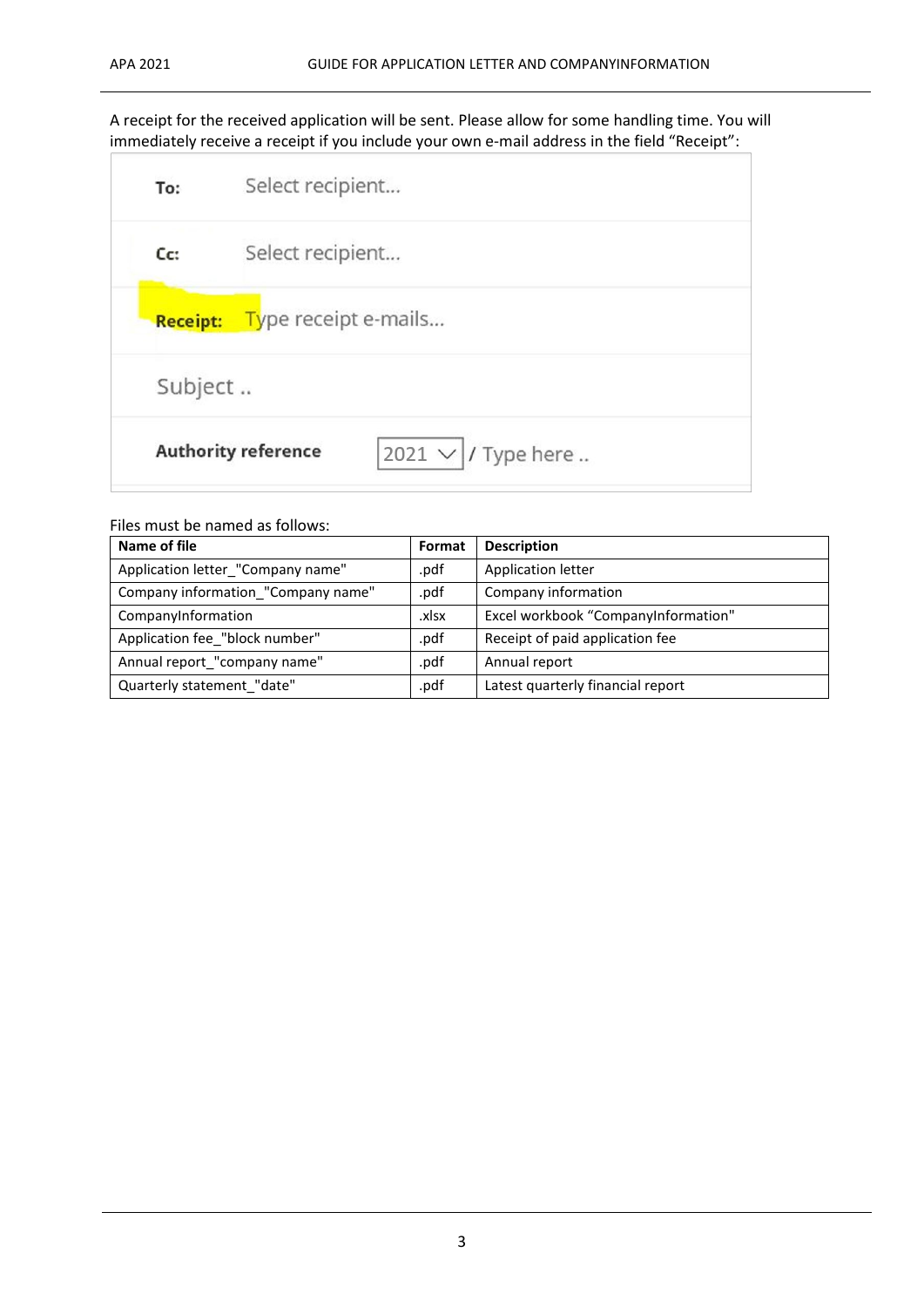# <span id="page-4-0"></span>**1. Application letter**

A formal application letter containing an overview of all applications the company is submitting, both individually and as a participant in group applications, must be delivered by the application deadline. The application letter must contain the following:

### <span id="page-4-1"></span>**1.1 Applicant and contacts**

State the company name, address and nationality, as well as the name, title, telephone number and email address of the contact person(s). At least two contacts should be available in Norway for Norwegian authorities throughout the application period until award.

# <span id="page-4-2"></span>**1.2 Application list**

Copy of table 5: "Application list from company".

The applications must be listed in prioritised order, with information about the proposed operator and distribution of ownership interests. Table 5 is in the Excel workbook "CompanyInformation" on the NPD's website at: [www.npd.no/en/apa2021.](https://www.npd.no/en/apa2021/) The worksheet can be completed in Norwegian or English when a selection does not have to be made from a drop-down menu. Additional rows can be added to the form.

| Correct name of company from list |                                                        |        |                                                                       |                                                        |                         |                                                            |       |       |                                           |                     |
|-----------------------------------|--------------------------------------------------------|--------|-----------------------------------------------------------------------|--------------------------------------------------------|-------------------------|------------------------------------------------------------|-------|-------|-------------------------------------------|---------------------|
| Priority                          | Application for<br>Production<br>License in<br>blocks: | Region | If application for<br>additional<br>acreage <sup>1</sup> ,<br>PL no.: | Participants<br>(Correct name of company from<br>list) | $\circ$<br>P<br>$O/P^2$ | Participation share [%] <sup>3</sup><br>$(0,000001 - 100)$ |       |       | Application<br>delivered by: <sup>4</sup> | Fee paid<br>by: $4$ |
| ( > 0)                            |                                                        |        |                                                                       |                                                        |                         | Preferred                                                  | Lower | Upper |                                           |                     |
|                                   |                                                        |        |                                                                       |                                                        |                         |                                                            |       |       |                                           |                     |
|                                   |                                                        |        |                                                                       |                                                        |                         |                                                            |       |       |                                           |                     |
|                                   |                                                        |        |                                                                       |                                                        |                         |                                                            |       |       |                                           |                     |
|                                   |                                                        |        |                                                                       |                                                        |                         |                                                            |       |       |                                           |                     |
|                                   |                                                        |        |                                                                       |                                                        |                         |                                                            |       |       |                                           |                     |
| $\mathcal{P}$                     |                                                        |        |                                                                       |                                                        |                         |                                                            |       |       |                                           |                     |
|                                   |                                                        |        |                                                                       |                                                        |                         |                                                            |       |       |                                           |                     |
|                                   |                                                        |        |                                                                       |                                                        |                         |                                                            |       |       |                                           |                     |
|                                   |                                                        |        |                                                                       |                                                        |                         |                                                            |       |       |                                           |                     |
| 3                                 |                                                        |        |                                                                       |                                                        |                         |                                                            |       |       |                                           |                     |
|                                   |                                                        |        |                                                                       |                                                        |                         |                                                            |       |       |                                           |                     |
|                                   |                                                        |        |                                                                       |                                                        |                         |                                                            |       |       |                                           |                     |

#### **Table 5:** Application list from company

*<sup>1</sup> Additional acreage: where discoveries or mapped prospects extend into announced area from an existing production licence with the same licensee(s) and ownership interests, indicate licence number*

*2 O= operator, P= partner, O/P= no particular preference regarding operator or partner status*

- *<sup>3</sup> The size of the ownership interests primarily preferred, as well as an upper and lower limit which the applicant can accept, in an interval between 0,000001 and 100 %. The ownership interests must be in accordance with the interests listed in the application summaries in each application*
- *<sup>4</sup> Place an X by the company actually delivering the application, individually or on behalf of the group. Place an X by the company that paid the application fee, individually or on the behalf of the group*

# <span id="page-4-3"></span>**1.3 Map of the applied area(s)**

The following must be included in an application submitted by a company:

A map with geographic coordinates, block number and scale that shows applied for acreage and outlines of the mapped discoveries, prospects and leads. It is sufficient that requested information is presented on overview map(s), for example one for each sea (the North Sea, the Norwegian Sea and the Barents Sea) or one for the Norwegian Continental Shelf.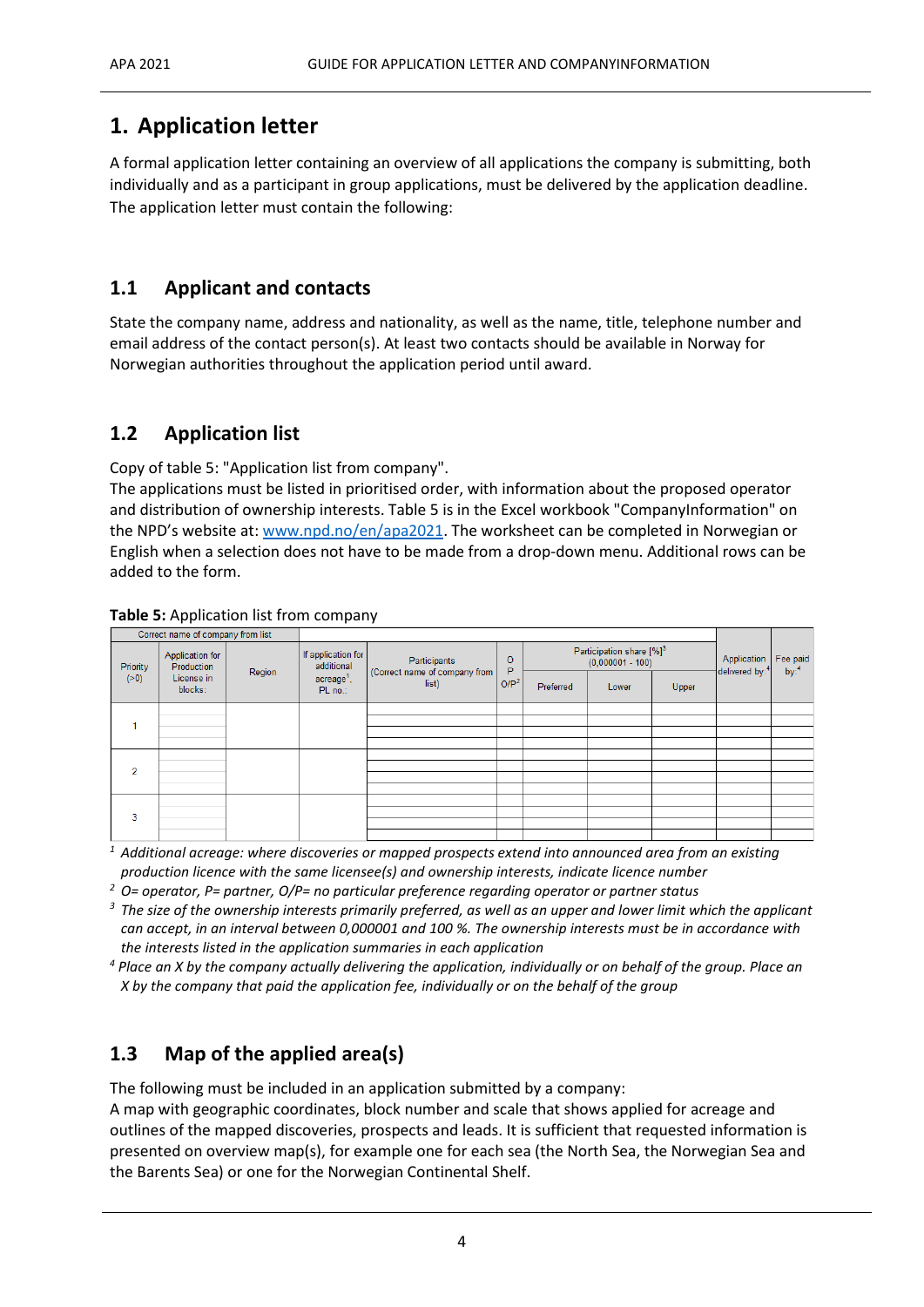When applying for a stratigraphic production licence, please specify the stratigraphic interval being applied for.

A company that is part of an application submitted by another company does not need to submit the information mentioned above.

# <span id="page-5-0"></span>**1.4 Summary of application(s)**

Brief text which provides a background for what each application includes, with comments on priority, ownership interests and operator requests, as well as other issues the applicant wishes to express, for example strategic considerations.

# <span id="page-5-1"></span>**1.5 Attachment - receipt for paid application fee**

A scanned copy of the receipt must be enclosed as a separate file with the application letter. Name the file *"Application fee\_(block number)"*. If the company is participating in a group application and the fee is paid by one of the other group members on behalf of the group, this must be indicated by marking an X in the application form.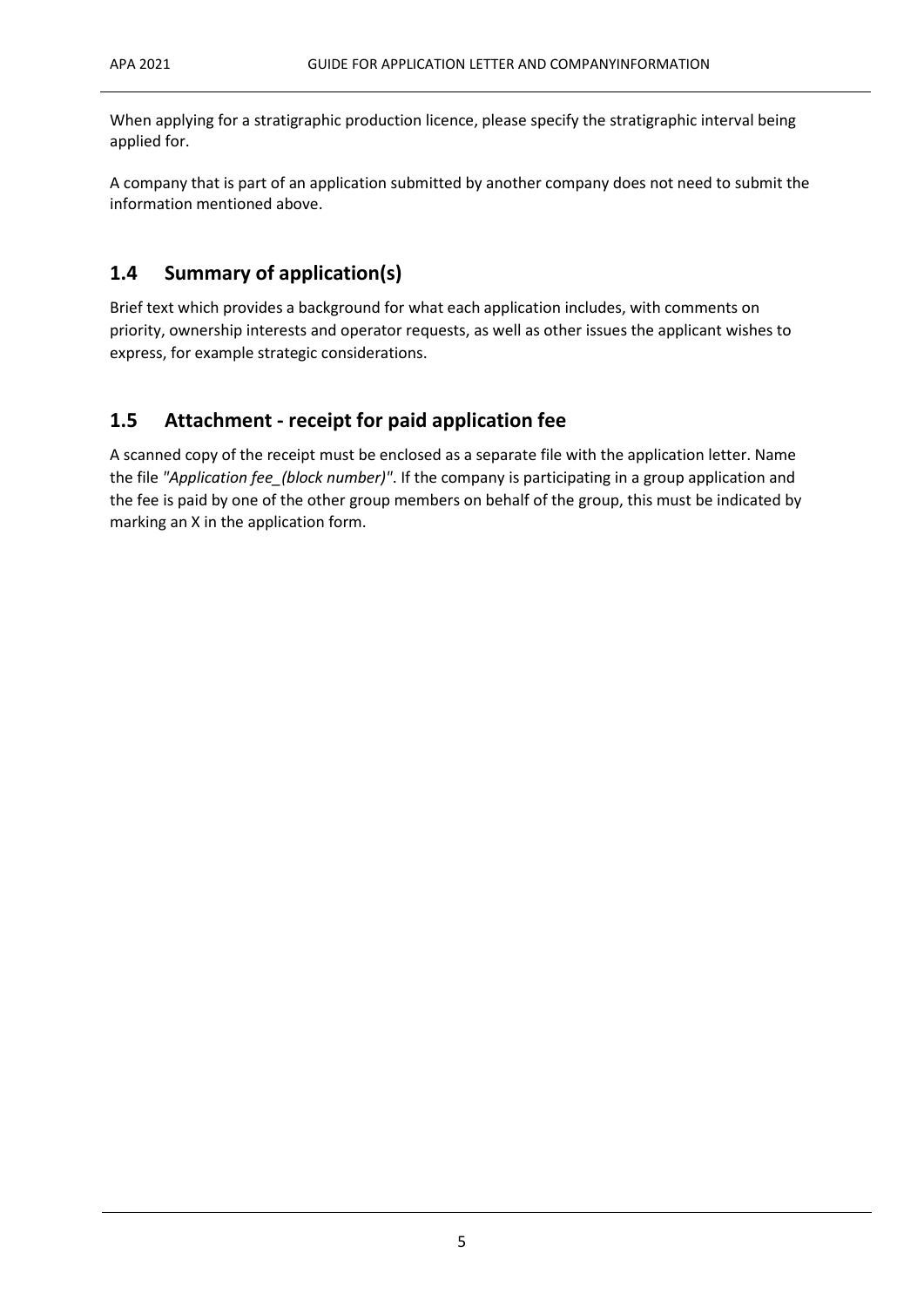### <span id="page-6-0"></span>**Application letter template**

The Royal Norwegian Ministry of Petroleum and Energy Akersgata 59 (R5) P.O. Box 8148 Dep 0033 OSLO

**Awards in predefined areas 2021 (APA 2021) – Application for award of production licences**

#### <span id="page-6-1"></span>**Applicant and contacts**

Address: Nationality: Contacts: name – title – telephone number - email

*Suggested text:* Reference is made to the Ministry of Petroleum and Energy's announcement of Award of Predefined Areas 2021 (APA 2021) on 9.6.2021. (Applicant name) hereby applies for production licences in XX areas (see form below), distributed over XX new licences (potentially XX additional acreage to existing licences):

#### <span id="page-6-2"></span>**Application list**

*Ref. Item 8 in the "Invitation to apply for production licence for petroleum)"*

| Correct name of company from list |                                                               |               | Our Company AS                   |                                                               |                 |                                                            |       |       |                                                      |     |  |
|-----------------------------------|---------------------------------------------------------------|---------------|----------------------------------|---------------------------------------------------------------|-----------------|------------------------------------------------------------|-------|-------|------------------------------------------------------|-----|--|
| Priority                          | Application for<br><b>Production</b><br>License in<br>blocks: | Region        | If application for<br>additional | <b>Participants</b><br>(Correct name of company from<br>list) | OP <sup>2</sup> | Participation share [%] <sup>3</sup><br>$(0,000001 - 100)$ |       |       | Application   Fee paid<br>delivered by: <sup>4</sup> | by: |  |
|                                   |                                                               |               | acreage',<br>PL no.:             |                                                               |                 | <b>Preferred</b>                                           | Lower | Upper |                                                      |     |  |
|                                   | 7324/12                                                       | Barents Sea   |                                  | Company A                                                     | O               | 60                                                         | 50    | 70    |                                                      | X   |  |
|                                   |                                                               |               |                                  |                                                               | Our Company AS  | Þ                                                          | 40    | 30    | 40                                                   |     |  |
|                                   | 7119/11                                                       | Barents Sea   |                                  | Our Company AS                                                | P               | 20                                                         | 15    | 40    |                                                      | X   |  |
|                                   |                                                               |               |                                  | Our Company AS                                                | o               | 59.123456                                                  |       |       |                                                      | X   |  |
|                                   | 6406/1                                                        | Norwegian Sea | PL XXX                           | Company C                                                     | Þ               | 7.876544                                                   |       |       |                                                      |     |  |
|                                   |                                                               |               |                                  | Company D                                                     | D               | 33                                                         |       |       |                                                      |     |  |

*<sup>1</sup> Additional acreage: where discoveries or mapped prospects extend into announced area from an existing production licence/unit with the same licensee(s) and ownership interests, indicate licence number/unit*

*<sup>2</sup> O= operator, P= partner, O/P= no particular preference regarding operator or partner status*

- *<sup>3</sup> The size of the ownership interests primarily preferred, as well as an upper and lower limit which the applicant can accept, in an interval between 0,000001 and 100 %. The ownership interests must be in accordance with the interests listed in the application summaries in each application*
- *<sup>4</sup> Place an X by the company actually submitting the application, individually or on behalf of the group. Place an X by the company that paid the application fee, individually or on the behalf of the group*

#### <span id="page-6-3"></span>**Map of the applied area(s)**

#### <span id="page-6-4"></span>**Brief description of application(s)**

*Example of text:* Priority 1 includes the eastern part of block 16/7 where our company, together with Company A, has mapped the Karlsvogna prospect at an Upper Triassic level. Priority 2 is an area in the Barents Sea southwest of Snøhvit, where our company is applying for participation as a partner with a desired ownership interest of 20%. Priority 3 is an application for additional acreage to PL XXX,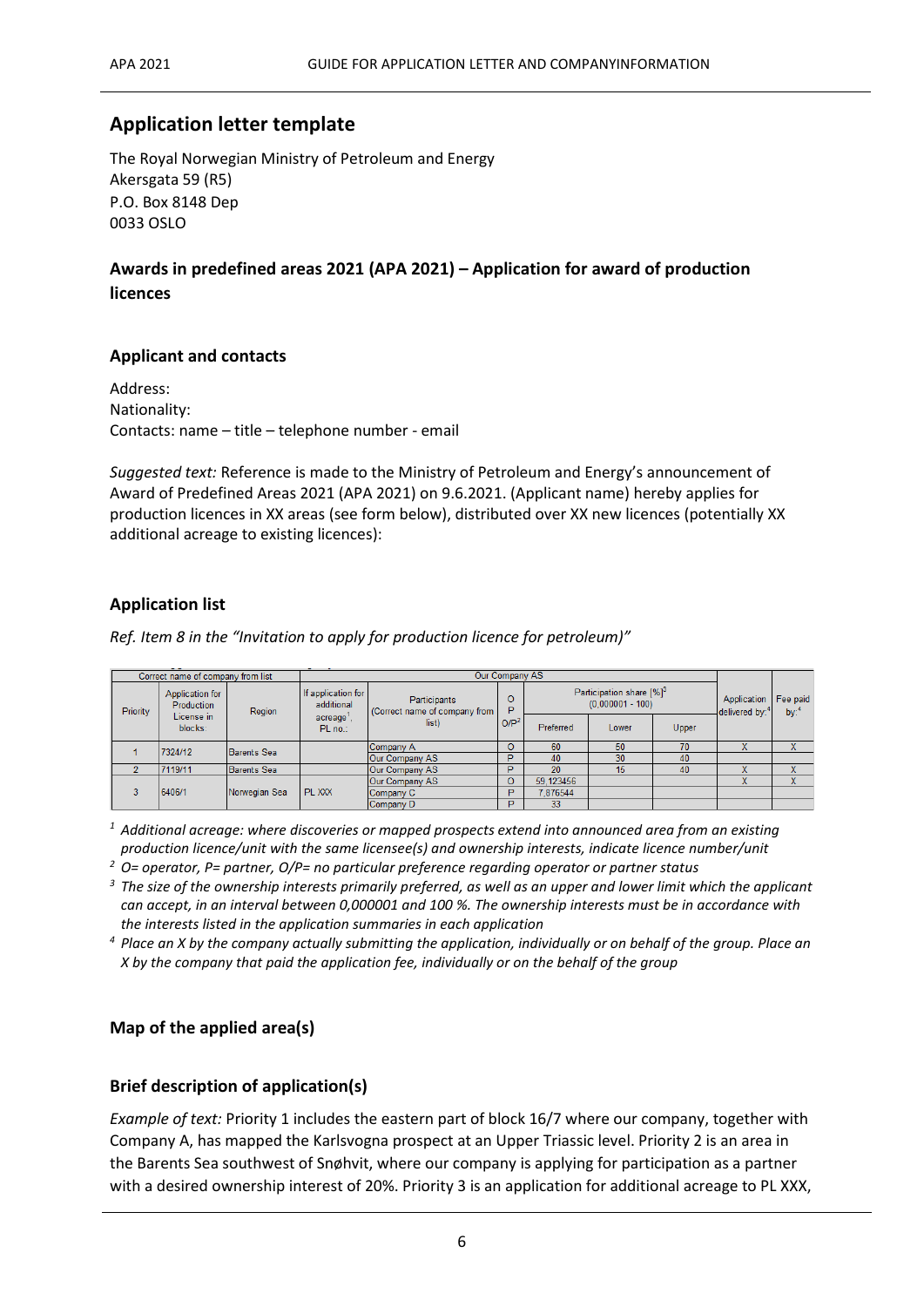where interpretation of new seismic shows that the Mitten prospect, scheduled to be drilled in 2023, reaches out into open area. Any other conditions the applicant wishes to express (up to 1 page).

Documents submitted by applicant**:** Application priority 2: block 7119/11 Application priority 3: block 6406/1, additional acreage to PL XXX

Documents submitted by partner Application priority 1: block 16/7 delivered by Company A

#### <span id="page-7-0"></span>**Attachment – receipt for paid application fee**

Copy of receipt confirming paid application fee for application in block 7119/11 and 6406/1.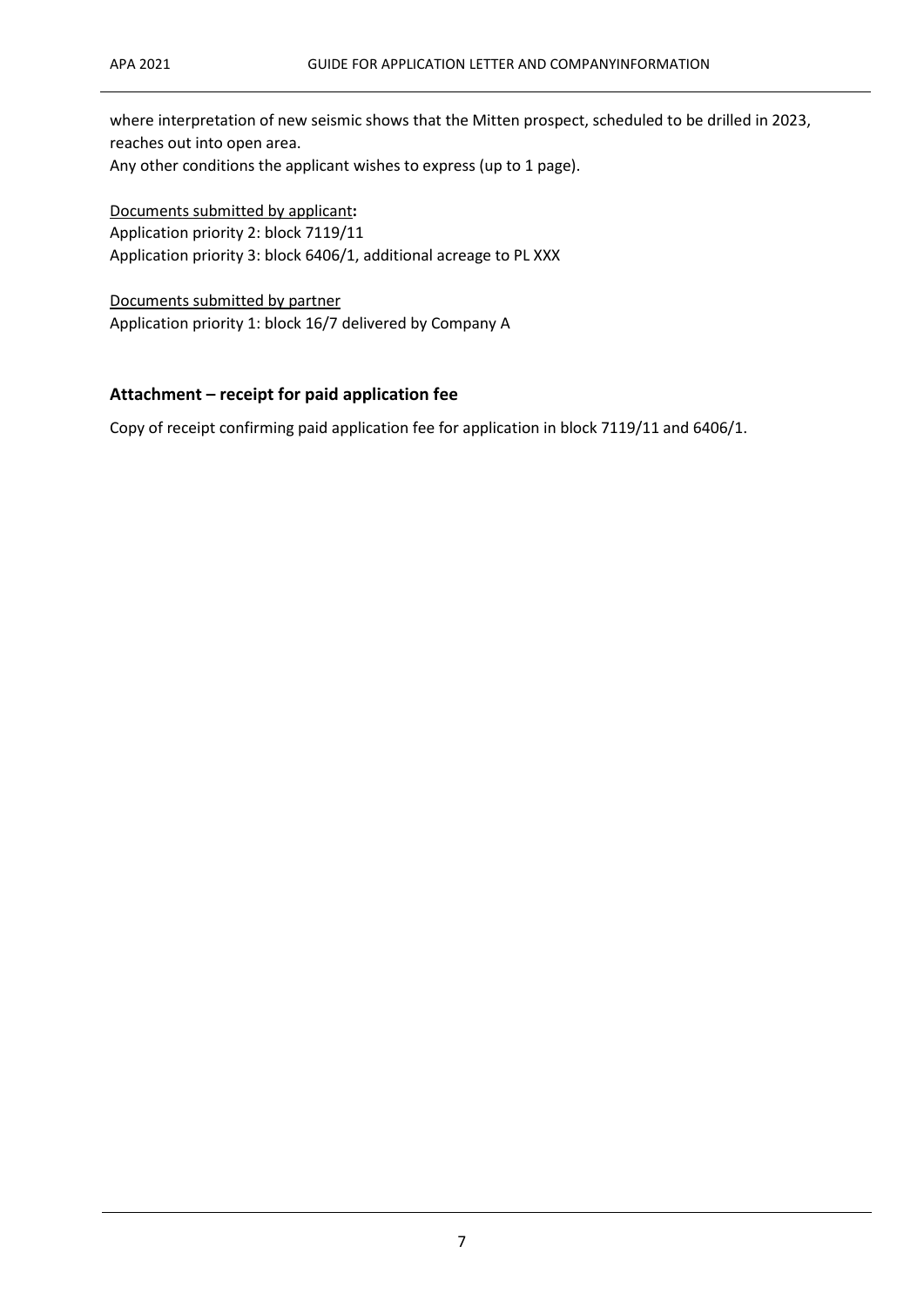# <span id="page-8-0"></span>**2. Company information**

Each individual company that applies for production licences in APA 2021 shall submit information concerning the company to the authorities by the application deadline. Companies that submit applications on behalf of a group (AMI), shall inform the other companies in the group that each company must submit such information to the authorities, also in connection with applications for additional acreage in existing production licences.

#### **Forms with company information:**

The Excel workbook "*CompanyInformation*" can be found on the NPD's website at [www.npd.no/en/apa2021](https://www.npd.no/en/apa2021/) and contains all tables mentioned below. The form can be completed in Norwegian or English where a selection does not have to be made from a drop-down menu.

Table 6: The company's size and experience Table 7: The company's financial situation Table 8: The company's projected cash flow (only for companies without financial credit rating)

#### <span id="page-8-1"></span>**2.1 The company's ownership structure and organisation in Norway**

Reference is made to the Regulations of 27 June 1997 No. 653 to Act relating to petroleum activities, Section 8 i), where a description of the applicant's organisation and expertise is requested.

An overview of the company's ownership structure with a list of the principal owners/owner groups and their ownership interest must be provided. Information on where the company is registered, the company's headquarters and the composition of the board, specifying the board members' place of residence and nationality, is also requested.

Furthermore, an updated status regarding the company's organisation in Norway at the time of application must be provided. The overview must document the company's organisation with regard to expertise and capacity. If terms and conditions have been stipulated in connection with prequalification of the company as a licensee or operator, it must be clarified how the company intends to fulfil, or has fulfilled, these terms and conditions.

The information must be accompanied by an organisation chart showing the company's own employees. Only company personnel in positions that are actually occupied should be included. Consultants should also be listed in the overview.

Companies that have been established in Norway for several years should only focus on any changes in ownership structure and organisational changes for their enterprise in Norway that could be relevant for evaluation of the application. If considerable changes have been made in the company's organisation as regards expertise and capacity, documentation must be submitted as described above.

The Norwegian Petroleum Directorate and Petroleum Safety Authority Norway can independently request additional documentation.

In those cases where the company is part of an international company, major changes in the parent company must also be listed.

It is recommended that the information be limited to a maximum of three pages.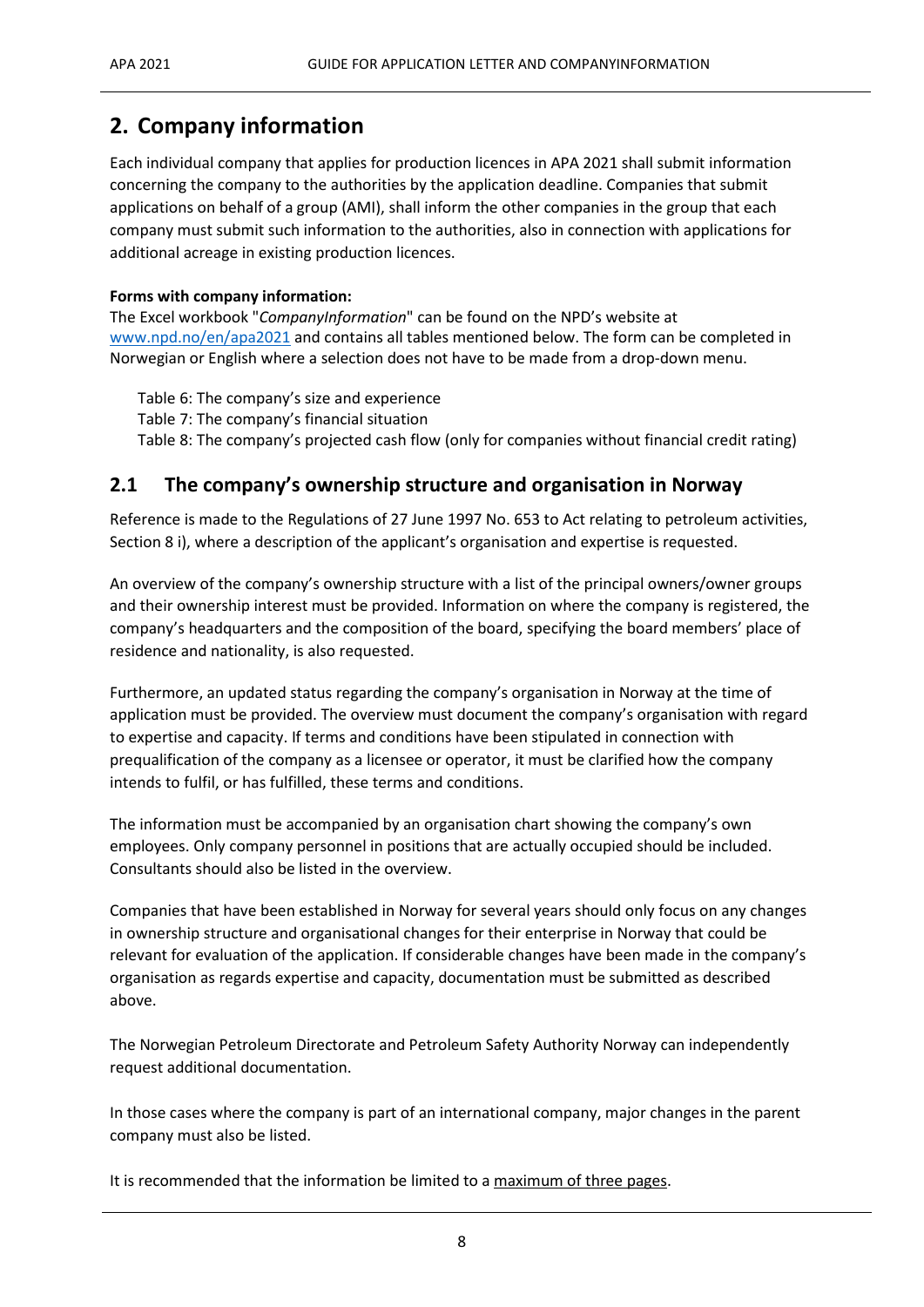# <span id="page-9-0"></span>**2.2 The company's size and experience**

Reference is made to the Regulations of 27 June 1997 No. 653 to Act relating to petroleum activities, Section 8 h), where information on the applicant's experience and technical expertise is requested, cf. also Section 10 a).

Information on the company's size and experience in and outside Norway is provided by filling in the form "*Table 6: Size and experience*". The form must be delivered as part of the Excel workbook "*CompanyInformation*". Further comments and clarifications must be limited.

# <span id="page-9-1"></span>**2.3 The company's financial situation**

Reference is made to the Regulations of 27 June 1997 No. 653 to Act relating to petroleum activities, Section 8 e), where information is requested on the applicant's enterprise, including financial capacity, cf. also Section 10 a). An updated and complete report of the applicant's financial status must be submitted in connection with APA 2021.

Reporting for different categories of companies:

#### **a) Companies with financial credit rating**

Companies with a financial credit rating from international credit rating agencies must indicate this in the form *"Table 7: Financial status"* together with financial key figures. The form must be delivered as part of the Excel workbook *"CompanyInformation"*.

#### **b) Companies without financial credit rating**

In addition to filling out the form "*Table 7: Financial status*", that must be delivered in the Excel workbook "*CompanyInformation*", companies without financial credit rating from international credit rating agencies must:

- explain how they plan to safeguard the financial obligations assumed as a result of a potential award of applied for production licences
- include the annual report, as well as the last quarterly statement, in PDF format. If relevant, there must be an annual report for both the Norwegian company and the parent company/group
- if the company conducts a significant percentage of its activities on the Norwegian Continental Shelf, the company must also:
	- $\circ$  account for the total planned financial obligations and how these will be met for the coming three years
	- $\circ$  list which exploration commitments the company has in their total portfolio
	- $\circ$  provide further comments regarding existing discoveries in the company's portfolio, secure reserves and expected future production beyond a longer time horizon than 2024. Here the company may refer to potential reporting to the Revised National Budget
- provide complementary comments on the capital structure. This statement should include source of debt (bank, bonds, parent company, etc.) and source of potential new equity (parent company, stock exchange, etc.). The terms of the company's loans are also requested
- fill out the form "*Table 8: Projected cash flow*" in the Excel workbook "*CompanyInformation*" showing the expected cash flow in the period 2022 to 2024 for the Norwegian company